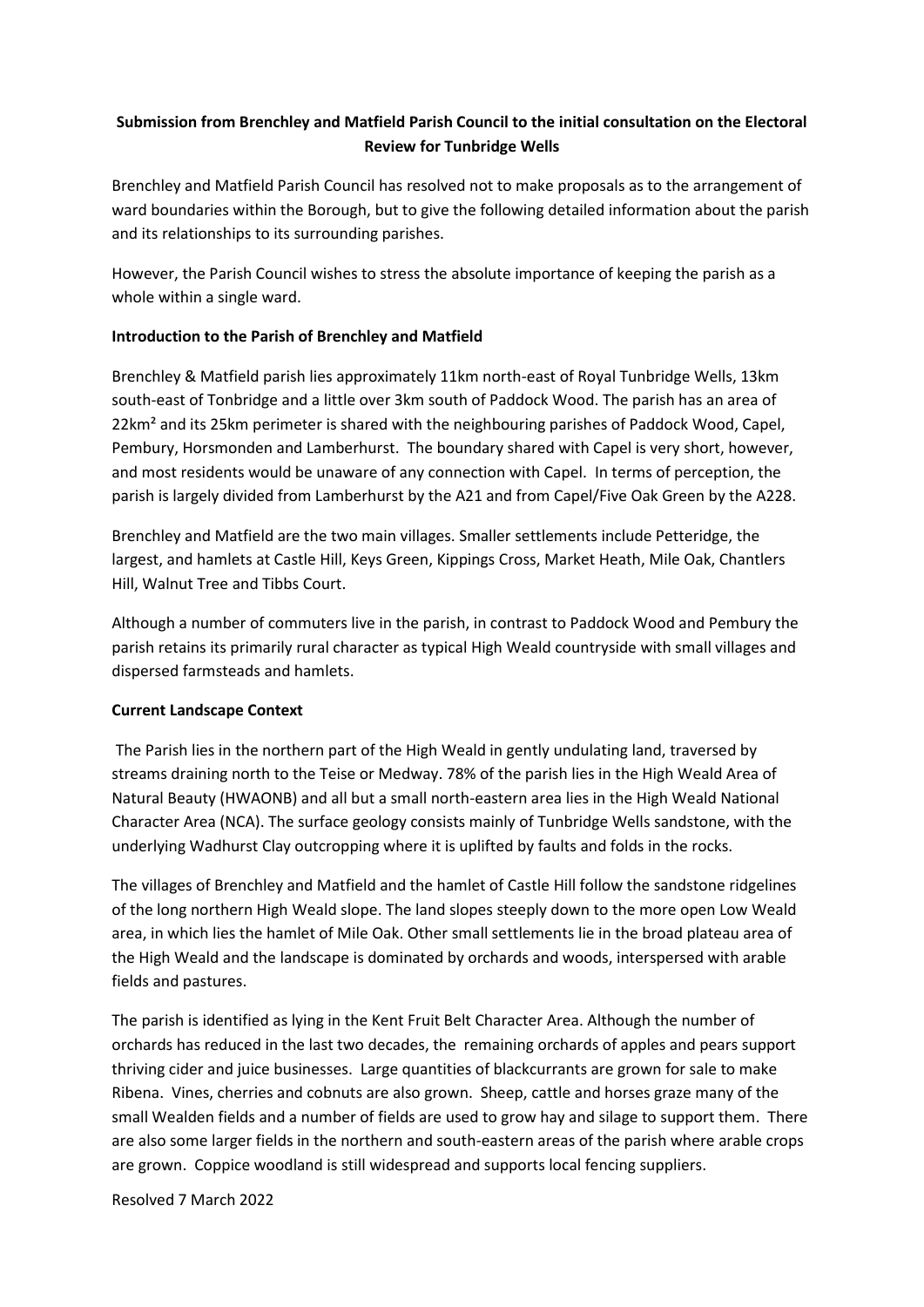The plateau area of the High Weald is cut by an intricate system of steep-sided narrow streams (ghylls). The wooded ghyll valleys characteristically support ancient semi-natural woodland vegetation, often with high biodiversity value. The streams were dammed in places, forming numerous ponds, and many of these are now used as fishing lakes. The ghyll valleys are crossed by ancient drovers' routes, characterised by sunken lanes with woodland verges.

The landscape of the parish has a mix of historic and more modern farmstead buildings, including former barns and oast houses, reflecting a working and cultivated landscape. Many of these have now been converted to residential or business use. Buildings are generally well integrated into the landscape, in scale with the surrounding mature trees and native hedgerows.

### **Historic assets and landscape**

The earliest identified settlement in the parish is an Anglo-Saxon ringwork at Castle Hill, protected as a scheduled monument. Brenchley began as a small clearing in the forest, which developed into a hamlet centred on All Saints' Church. All Saints' was constructed in 1233.

The parish has 166 listed buildings, of which three are Grade 1 and fourteen are Grade 2\*. Many of the listed buildings lie in Conservation Areas in the centres of Brenchley and Matfield. In the 19th and early 20th Centuries several gardens and ornamental parklands were created, four of which are listed in the Kent Compendium of Historic Parks and Gardens.

The parish has retained a number of medieval and post-medieval fields, together with a substantial amount of ancient woodland.

# **Brenchley**

The small village square in Brenchley is surrounded by picturesque historic buildings, some dating from the 15th century, contained within a larger Conservation Area that includes considerable green areas. In the south of the Conservation Area lies the Grade I listed All Saints' Church and its churchyard, containing ancient yew trees and many listed tombs and features. In the north-west lies the 16<sup>th</sup> century Brenchley Manor (formerly The Old Parsonage) with a renaissance archway (both Grade 2\*) and an ancient oak known as the 'Domesday oak'. In the early 20th century, there was just a small amount of new building in Brenchley. Pixot Hill, Porters Wood, Broad Oak and parts of Windmill Hill were developed after 1930, while more recent developments after 1970 included Church Close, The Lawns and Broad Oak Close. The most recent development, a Rural Exception Site, provided seven affordable homes at Market Heath.

# **Matfield**

Resolved 7 March 2022 The original village of Matfield was centred on the village green (a registered common) and around Standings Cross. The historic centre of the village is a Conservation Area, with the largest village green in Kent at its heart. Surrounding Matfield Green, along Maidstone Road and Maycotts Lane, lie many listed buildings. The most notable are the Grade I listed Matfield House, together with its Grade I listed stable block with clock tower. Other buildings are typical of the farms and cottages that grew up around commons, together with the hostelries and other businesses that served not only villagers but also travellers on roads that were turnpiked. Another area of historical importance within the village of Matfield is the area around Standings Cross, which contains several listed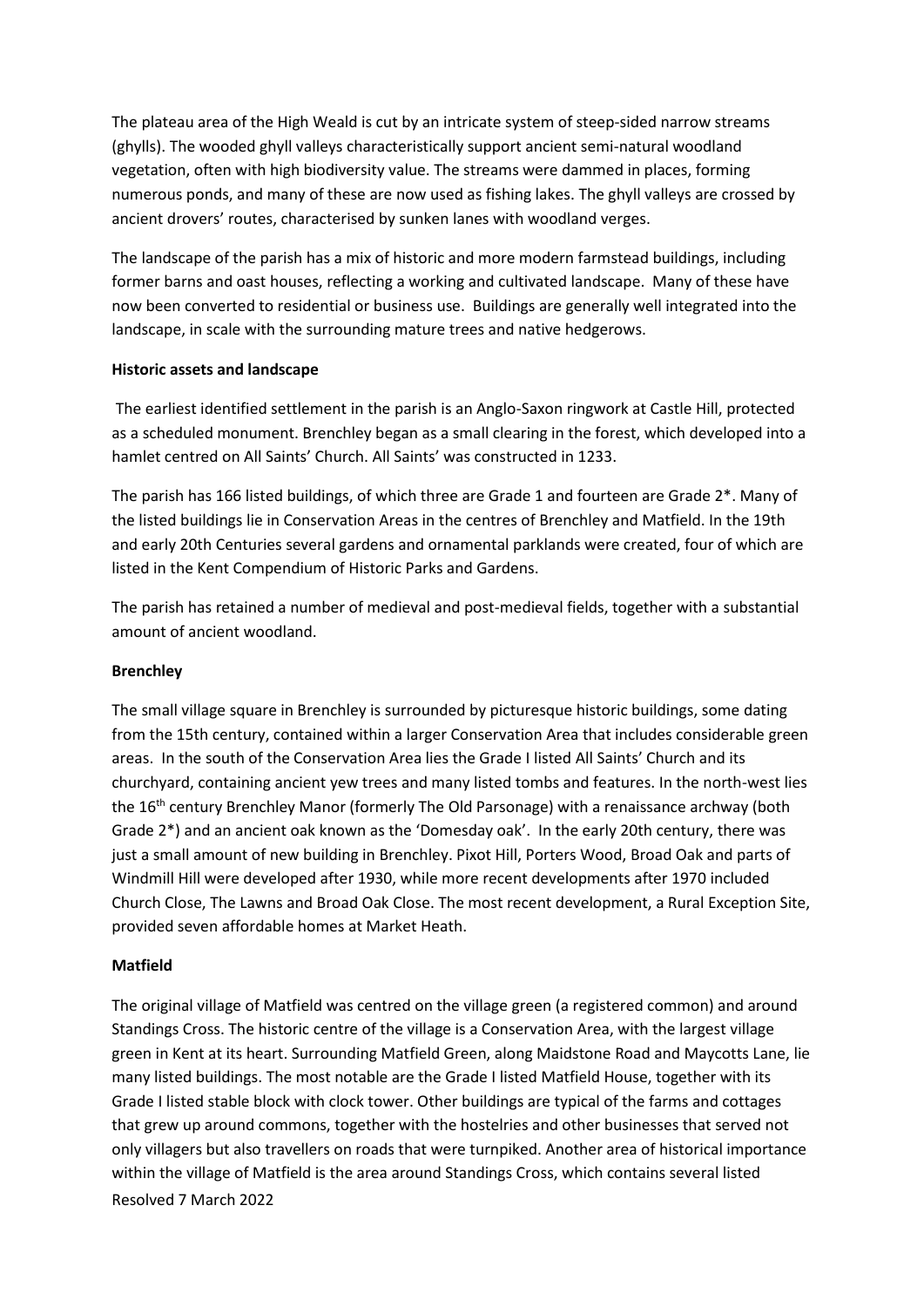buildings. Further south is Ebenezer Strict Baptist Chapel, rebuilt in 1937. St Luke's Church, on the southern outskirts of the village, was constructed in 1876 and encouraged further housing development in its vicinity. After 1930, the east side of Maidstone Road was further developed and ribbon developments were built along Foxhole Lane and Coppers Lane. Since 1945, houses have been built at Oakfield Road, Chestnut Lane, Birch Close, Central Villas and Webbs Orchard. In the 1970s, planning approval was given for a permanent 6-plot residential Gypsy and Traveller site at Cinderhill Wood. Wish Close was built in 2010 as a Rural Exception Site to provide six affordable homes in the parish.

In May 2018 a Rydon Homes planning application for twenty homes on Maidstone Road was approved by Tunbridge Wells Borough Council, with all homes being reserved by January 2021. In May 2020 TWBC approved a Fernham Homes outline planning application for 45 dwellings on an adjacent site, followed by the approval of Reserved Matters in March 2021. The first phase of the completed homes on the Fernham site was marketed in February 2022.

### **The historic parish**

Historically, the parish of Brenchley included both Matfield and much of what is now Paddock Wood parish. Paddock Wood was originally a rural part of Brenchley parish with scattered farmsteads. The village of Paddock Wood grew up after the advent of the railway in the 19<sup>th</sup> century, became a separate parish in 1860 and grew into a small town as it was subject to a substantial house building programme in the 20<sup>th</sup> century which continues today. (The Borough Council's draft Local Plan which is currently undergoing examination envisages a strategic urban expansion of 3,490-3,590 dwellings at Paddock Wood/East Capel).

The Chapel of Ease of St Luke, Matfield was built in the 19<sup>th</sup> century and provided a living for the then vicar of Brenchley's son. St Luke's Matfield's vicar is presently the vicar of St Mary's Lamberhurst (resident in Lamberhurst) but in the next few years when the current vicar of Brenchley retires the opportunity may be taken to reunite the churches of Matfield and Brenchley under one vicar.

#### **Transport**

The A21 crosses the south-west area of the parish, providing a road link to London, the coast and the national motorway network.

The nearest rail station is at Paddock Wood, two miles to the north, with direct services to London, Maidstone and Strood and the South-Eastern coast, and connections through Tonbridge to the South coast.

Several bus routes pass through the parish but have limited scheduled services. Bus Route 6 links Matfield to Maidstone, Paddock Wood and Tunbridge Wells, with no services in the evening and only four on Sundays. Bus route 297 links Brenchley and Matfield to Tenterden in the East and Tunbridge Wells in the West, with the last departure from Tunbridge Wells at 19.20 and no service on Sundays. These bus routes are slow as they meander through other settlements with numerous stops. Bus route 296 currently links Petteridge and Brenchley sporadically to Paddock Wood, Horsmonden and Tunbridge Wells, with three daytime services that only operate on Mondays,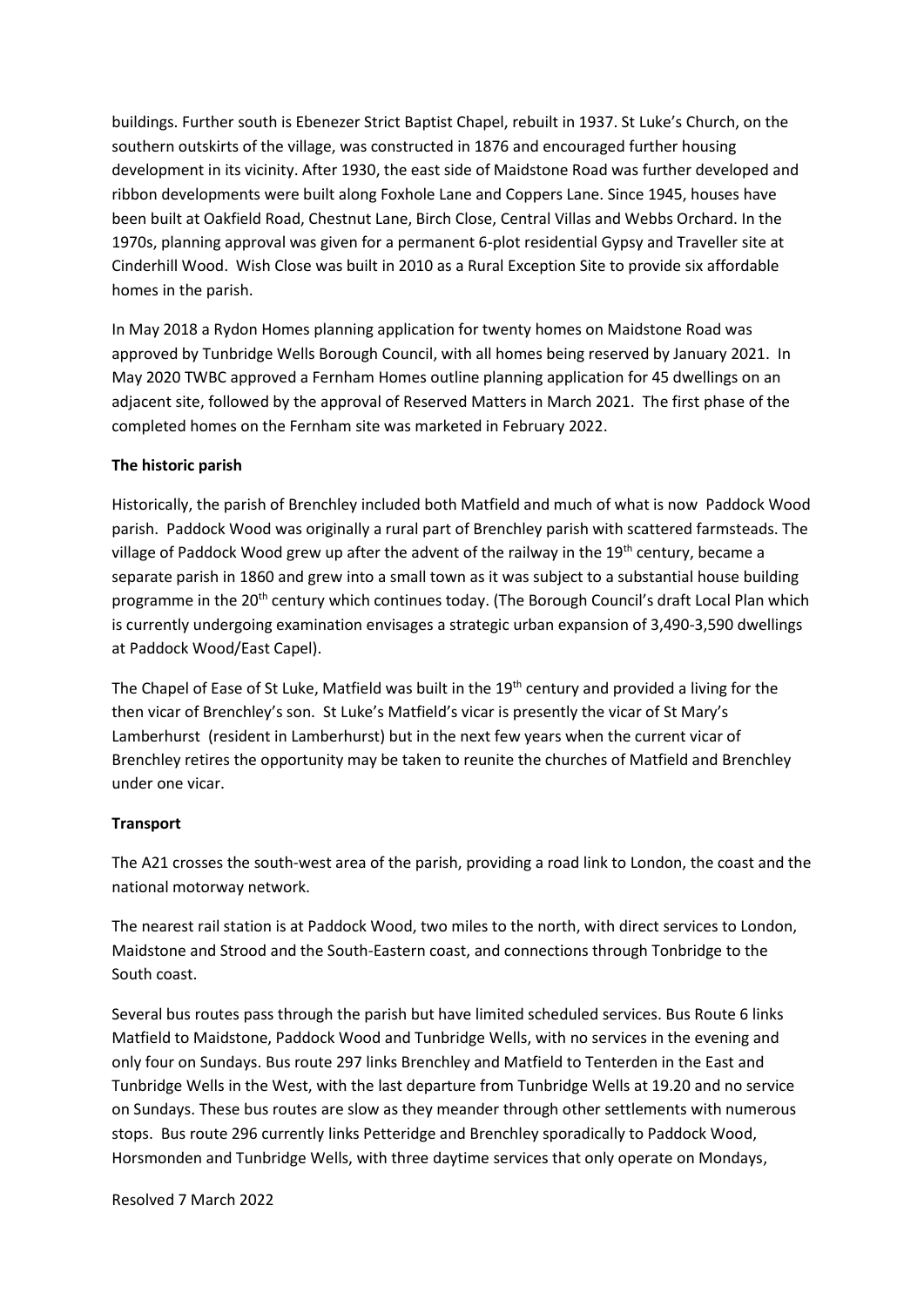Thursdays and Saturdays, of which only one service to Paddock Wood provides enough time for shopping or a visit to the optician before the last return service leaves. However, Kent County Council is now proposing that the 296 service should close.

For London commuters, Centaur offers a coach service from Matfield into London, with two services each morning and evening.

The lack of a frequent, fast bus service, especially in Brenchley, and the pattern of dispersed settlements and converted farm buildings, mean that it is difficult to live in the parish without a car and consequently the rate of car ownership is high. Responses to the Business and Employment Survey, conducted in 2020 for the Neighbourhood Plan, indicated that nearly 90% of employees of businesses in the parish travel to work by car, with only one employee using public transport and one employee cycling to work.

A good network of public footpaths, including the High Weald Landscape Trail, links various parts of the parish, enabling walkers to enjoy the landscape, flora and fauna. Most of the footpaths become very muddy and slippery in Winter owing to the clay ground. There are only four short bridle paths of total length 1.6 km in the parish.

National Cycle Route 18, from Canterbury to Royal Tunbridge Wells, runs through the landscape of the High Weald but is entirely on-road and without cycle lanes as it traverses the parish. It is unsuitable for casual cyclists or children, due to high vehicular speeds, traffic rat running along narrow, winding lanes and poor road conditions.

Pedestrian safety is a significant problem within the parish, where there is a lack of footways and ever-increasing traffic. The volume and speed of traffic not only makes the parish's roads feel unsafe for non-motorised users but also damages their landscape character and biodiversity. The large increase in dwellings planned in East Capel, Paddock Wood, Pembury and Horsmonden will exacerbate these problems.

#### **Parish Community**

Brenchley and Matfield Parish has an active community, with more than twenty-five clubs and organisations catering for all ages and interests. The Parish Council website provides information for residents and visitors on the Parish Council, local services and facilities. The Parish Council and both villages have popular Facebook pages, while Roundabout, produced monthly by a team of volunteers, is a printed and online magazine with information on local events and issues. There are numerous annual events, including fetes, church festivals, Christmas carols, concerts, the Horticultural Society Spring and Summer Shows and Brenchley Fireworks. Regular activities include monthly Ready Call lunches, coffee mornings, films and talks, walking groups, book groups and knitand-natter. This wide range of activities and numerous opportunities for social interaction help make the parish a desirable place in which to live, work and visit. Residents living near the boundaries of the parish with Horsmonden and Pembury may use some of the facilities in those parishes, in preference to or as well as those in the parish and in Paddock Wood or Tunbridge Wells. Residents working in London tend also to socialise there rather than in the parish.

#### **Retail**

Resolved 7 March 2022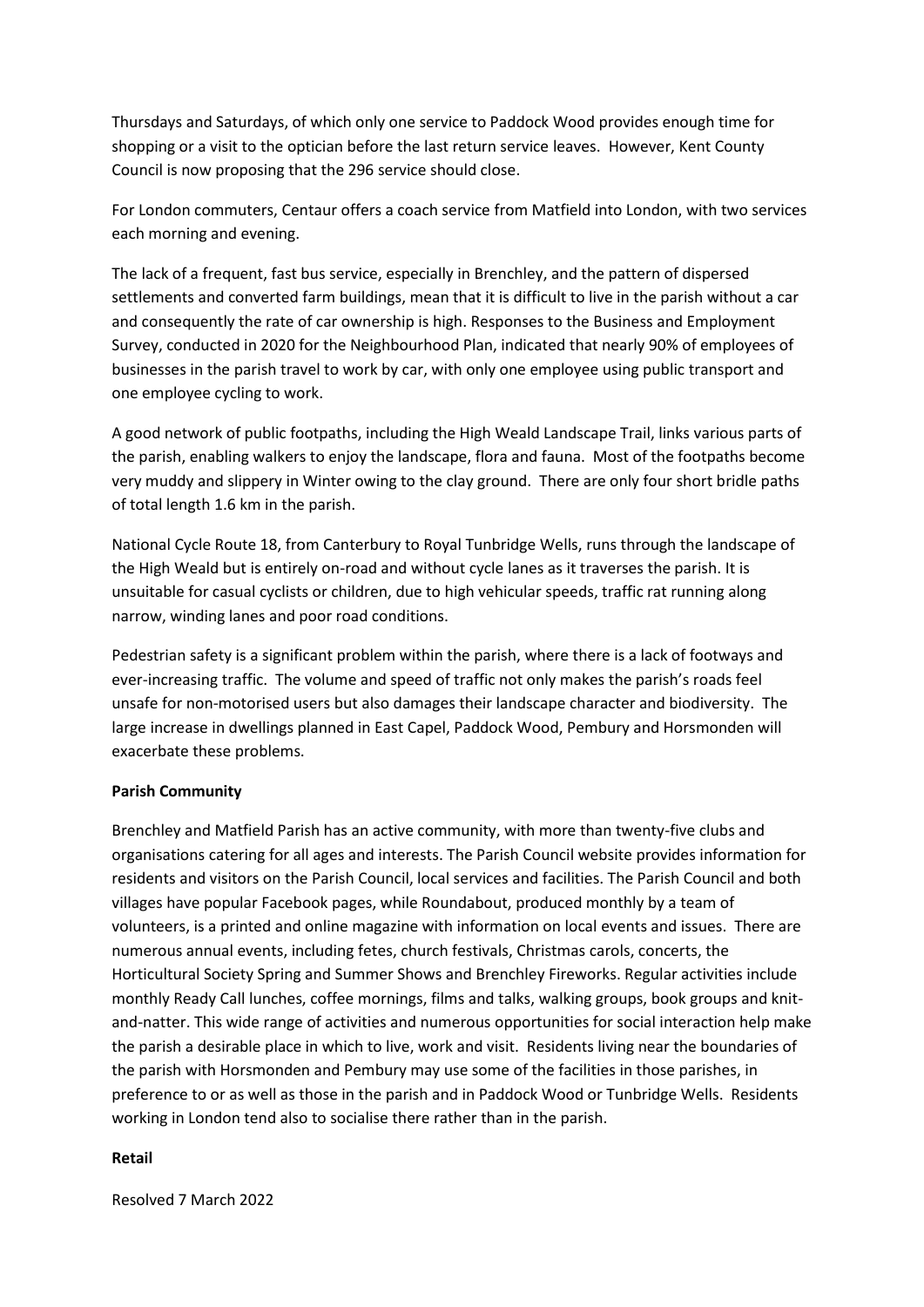Although the number of shops in the parish has significantly declined, Brenchley still has a Post Office/newsagents also selling some groceries and providing click and collect service for some online retailers. Matfield has a part-time Post Office three mornings a week at Matfield Village Hall. Matfield has a butcher's shop selling meat, eggs, cheese and fresh produce but the butcher's shop at Brenchley, which had been operating for over 200 years, has very recently closed when the lease expired and the building's owners decided to sell the property. At Kippings Cross, where the A21 crosses the southern end of the parish, there is a 24 hour petrol station with a small M&S food store and a fast-food restaurant.

The closest supermarkets are at Paddock Wood (Waitrose and a small Tesco) and Pembury (Tesco and a Morrisons Daily Store). Online supermarkets and retailers are also used increasingly.

The closest department store and hardware store are at Paddock Wood. There is a petrol station (not 24 hr) at Paddock Wood and a 24hr petrol station in Pembury.

### **Health services and personal care**

There is a surgery/dispensary in the centre of Brenchley and the practice runs a second medical centre in Horsmonden. Brenchley Dental, offering both NHS and private dentistry, is situated at Market Heath. Volunteers linked to All Saints' and St. Luke's churches provide Ready Call services to take residents to medical and dental appointments in the parish and at local hospitals.

The closest pharmacies, physiotherapy clinics and hairdressers are at Horsmonden and Paddock Wood. There are mobile beauticians and hairdressers who serve the parish. Opticians are at Paddock Wood. Chiropodists are at Paddock Wood, Pembury and Goudhurst.

The closest hospital with A & E services is the Tunbridge Wells hospital on the far side of Pembury. Ambulances are based at Paddock Wood.

#### **Other emergency services**

The closest fire station is at Paddock Wood and the closest police stations are at Tunbridge Wells and Tonbridge**.**

#### **Schools and Nurseries**

Brenchley & Matfield Church of England Primary School is a one form entry school situated west of Brenchley village at Market Heath. It serves both villages and is also attended by some children from Paddock Wood, although this may change in the near future as the school will need to accommodate children from the new housing currently being built in the parish.

The closest non-selective secondary school is Mascalls Academy at Paddock Wood, but there is at present no safe and convenient route to access it on foot or by bicycle from either of the villages. Some children from the parish attend the grammar schools and non-selective schools in Tunbridge Wells and Tonbridge, which they reach by car or by bus. Minibuses from private secondary schools at Pembury and Goudhurst collect and deliver day pupils from the parish.

Resolved 7 March 2022 Brenchley Pre-School rents premises on the same site as the primary school and offers nursery and pre-school sessions from two years of age. Kinderversity Day Nursery, based in two rooms at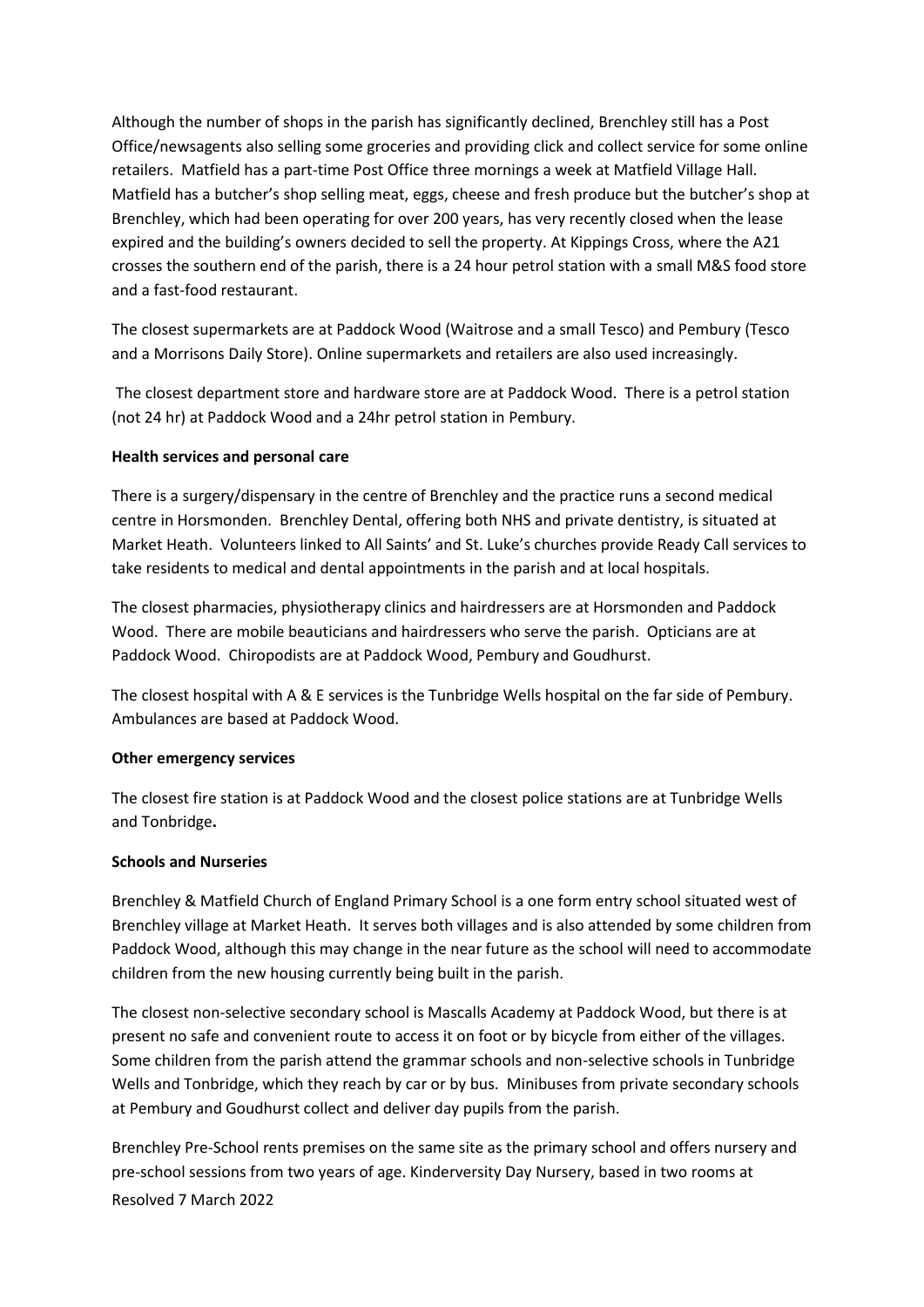Brenchley Memorial Hall, offers daycare for children aged 0-5 years, as well as breakfast, after school and holiday clubs for children up to 11 years of age.

### **Churches, Halls and Meeting Rooms**

All Saints' Church in Brenchley and St Luke's Church in Matfield (both Church of England) and Ebenezer Strict Baptist Chapel in Matfield offer places of worship. People of other faiths need to travel outside the parish.

The village halls are privately owned by their respective Charities and administered by Trustees.

Brenchley Memorial Hall, built to commemorate parishioners who gave their lives in WW1, has a main hall in which social events, exercise classes and meetings can be held. Its Meeting Room is available for rental and also houses the Parish Archive, which is open twice a week.

The Scout Hut in Brenchley provides a base for scouting activities and is also available for rental, as is the main hall of the Primary School when it is not required by the school. LOGS Youth Group meets weekly either in All Saints' or at Brenchley and Matfield Primary School.

The more modern Matfield Village Hall offers both a Main Hall and Meeting Room. Exercise classes, the WI, Brownies, History and Horticultural Societies meet here regularly. Matfield Pavilion, owned by the Parish Council, is used for Parish Council meetings and as a Parish Office, besides being rented by Matfield Cricket Club, youth groups, Girl Guides and for small community events.

#### **Pubs and eating places**

The Little Bull Café in Brenchley village centre and Grays Café at Brenchley Memorial Hall are open during the day for meals and refreshments.

There are five public houses: The Halfway House, south of Brenchley village towards Horsmonden; The Castle Inn at Castle Hill (currently the subject of a planning application to convert it into a private dwelling); The Hopbine Inn in Petteridge; the Star in Matfield and the Poet restaurant/pub, also in Matfield. The Halfway House and the Hopbine also provide delivery and takeaway services.

There is a Burger King restaurant and takeaway at Kippings Cross near the petrol station.

Some mobile food vans visit Matfield and Market Heath during the week.

#### **Sports and Recreation**

Sports facilities for cricket, football, bowls, tennis and squash are available at sports clubs based at Brenchley Memorial Hall Grounds. The grounds are landscaped, with numerous benches on the Centenary Field to enjoy far reaching views of the High Weald. To the east of Brenchley village is Castle Hill Cricket Club, with a large pitch and pavilion, providing playing opportunities for both adult and youth teams.

In Matfield, outdoor activities are centred on Matfield Green, which is owned by the Parish Council. The Green is home to Matfield Green Cricket Club (adults only) and boasts a croquet lawn and stocked pond that provides fishing for the under-12s. The Parish Allotments are situated in Matfield.